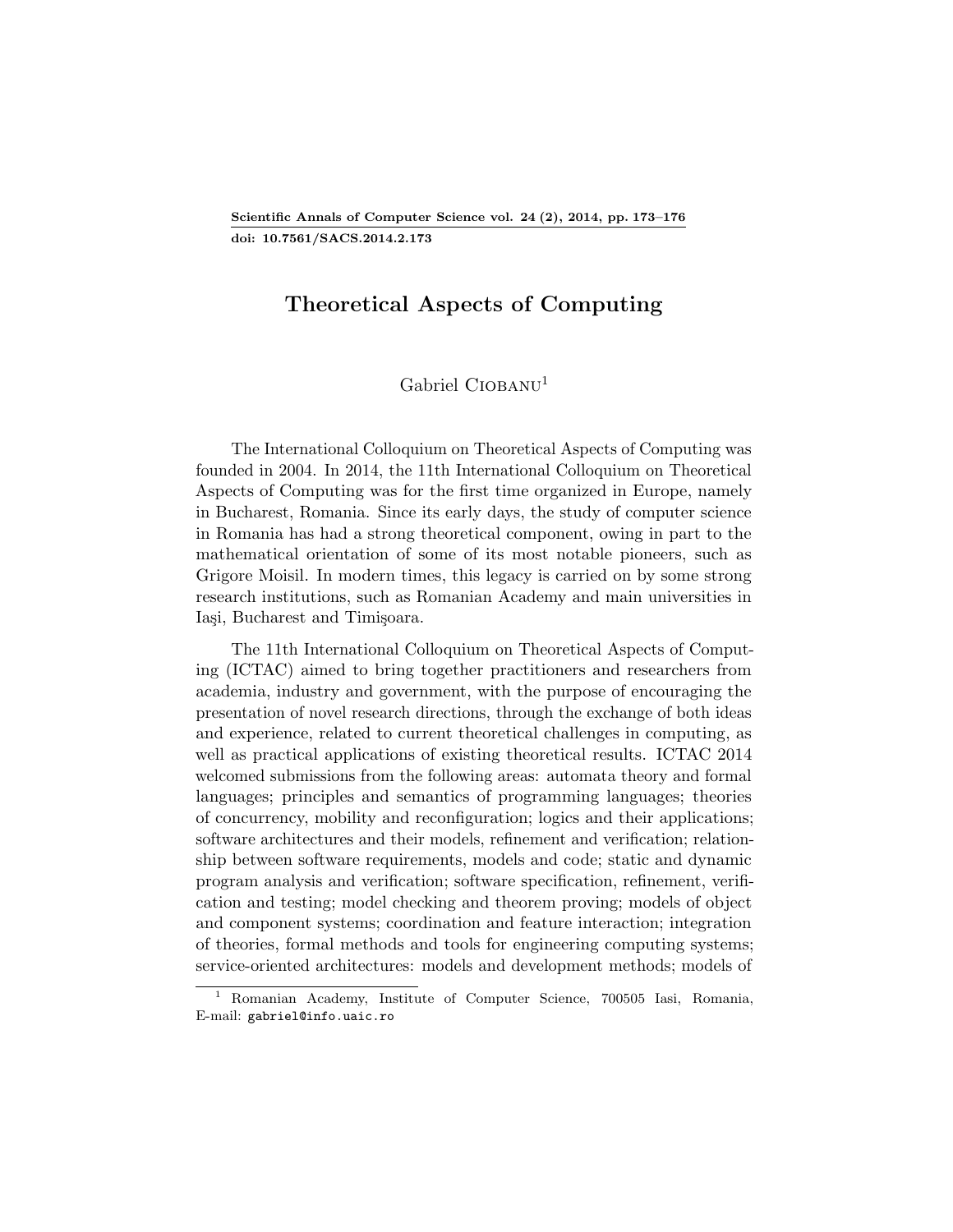concurrency, security, and mobility; theories of distributed, grid and cloud computing; real-time, embedded, hybrid and cyber-physical systems; type and category theory in computer science; case studies, theories, tools and experiments of verified systems; domain-specific modeling and technology; challenges and foundations in environmental modeling and monitoring.

The event has attracted several submissions from 36 countries around the world. Program Committee was chaired by Gabriel Ciobanu and Dominique M<sub>ery</sub>. The selection process was rigorous, each paper receiving at least four reviews. After careful discussions on the submitted papers, the Program Committee decided to accept 25 papers corresponding to an acceptance rate of around 30%. The accepted papers cover several aspects of theoretical aspects of computing, providing a scientifically exciting program for the ICTAC meeting with interesting discussions and exchanges of ideas among the participants. Together with three stimulating invited talks, all these papers were published by Springer as volume 8687 of Lecture Notes in Computer Science [1].

We devote this issue of the Scientific Annals of Computer Science to the 11th International Colloquium on Theoretical Aspects of Computing; it contains the extended versions of five selected ICTAC papers. These extended versions were additionally reviewed by the members of the journal editorial board and some external reviewers (including members of the ICTAC program committee). Many thanks to all of them for their highquality reviews and discussions.

In Probabilistic Recursion Theory and Implicit Complexity, Ugo Dal Lago, Sara Zuppiroli and Maurizio Gabbrielli give a characterization of computable probabilistic functions by a natural generalization of Kleene's partial recursive functions. In their non-trivial proof of completeness for the obtained algebra, Kleene's minimization operator is used in an unusual way. The authors show how probabilistic recursion theory provides characterizations of concepts like "computable distribution" and "computable real number". This recursion-theoretical framework is then applied to polynomial-time computation by following the Leivant's ramified recurrence with a random base function. It is provided a characterization of polynomial-time computable distributions, a key notion in average-case complexity.

In Rely-Guarantee Based Reasoning for Message-Passing Programs, Jinjiang Lei and Zongyan Qiu propose a compositional reasoning system for verifying distributed programs with asynchronous message passing. Their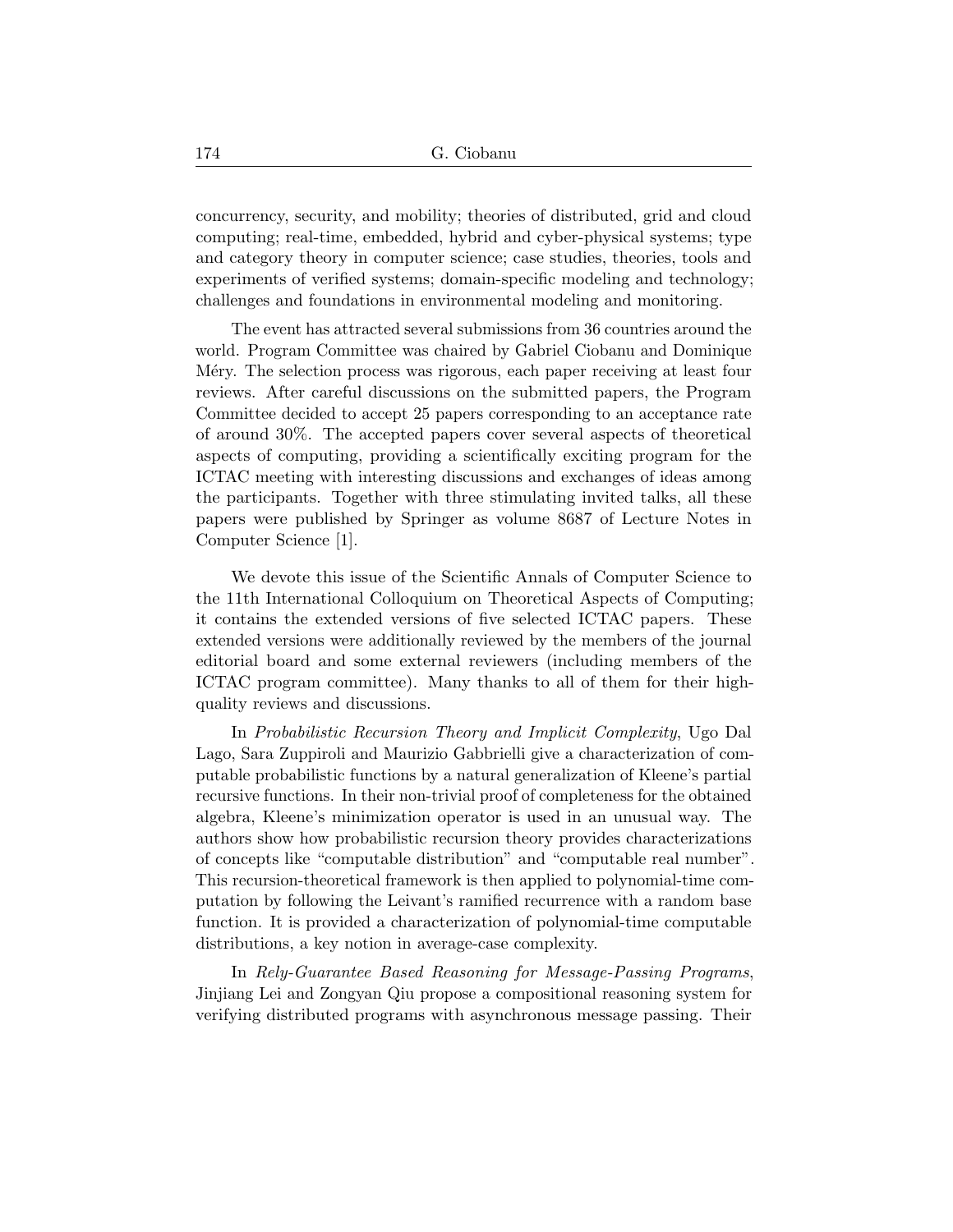approach integrates some ideas from Separation Logic and Rely-Guarantee reasoning. In order to separate environmental and local assertions, the authors use certain Hoare style triples to specify and verify distributed programs in a modular way.

In Learning Cover Context-free Grammars from Structural Data, Mircea Marin and Gabriel Istrate propose an algorithm that efficiently learns a cover context-free grammar by using two types of queries: structural equivalence and structural membership. This algorithm synthesizes a minimal deterministic cover automaton consistent with an observation table maintained via a learning protocol called "minimally adequate teacher". The algorithm runs in time polynomial in the number of states of the minimal deterministic finite cover tree automaton.

In Arithmetic and Boolean Operations on Recursively Run-Length Compressed Natural Numbers, Paul Tarau describes a tree-based number system where trees are built by recursively applying run-length encoding on the usual binary representation until the empty leaves corresponding to 0 are reached. This numbering system is canonical, namely each natural number is represented as a unique object. The author investigates various properties of the new tree-based canonical number representation, and show that arithmetic operations on very large numbers are performed in constant time (or time proportional to their representation). Arithmetic operations on recursively run-length compressed numbers are specified as pattern-directed recursive equations made executable by using a purely declarative subset of the functional language Haskell.

In Modeling Simply-Typed Lambda Calculi in the Category of Finite Vector Spaces, Benoît Valiron and Steve Zdancewic use finite vector spaces as a non-standard computational model of linear logic. They present the interpretation of two PCF-like languages in finite vector spaces. They consider two languages based on PCF. For a finite PCF-like lambda-calculus with booleans, they study two finite models: one based on finite sets, and other base3d on finite vector spaces. The first model is shown to be fully complete with respect to the operational semantics of the language, while the second model is not. This finite lambda-calculus is then extended with an additional algebraic structure. For this language the authors provide two canonical rewrite systems: one call-by-name, and another call-by-value. These two operational semantics are related to their corresponding denotational semantics based on finite vector spaces.